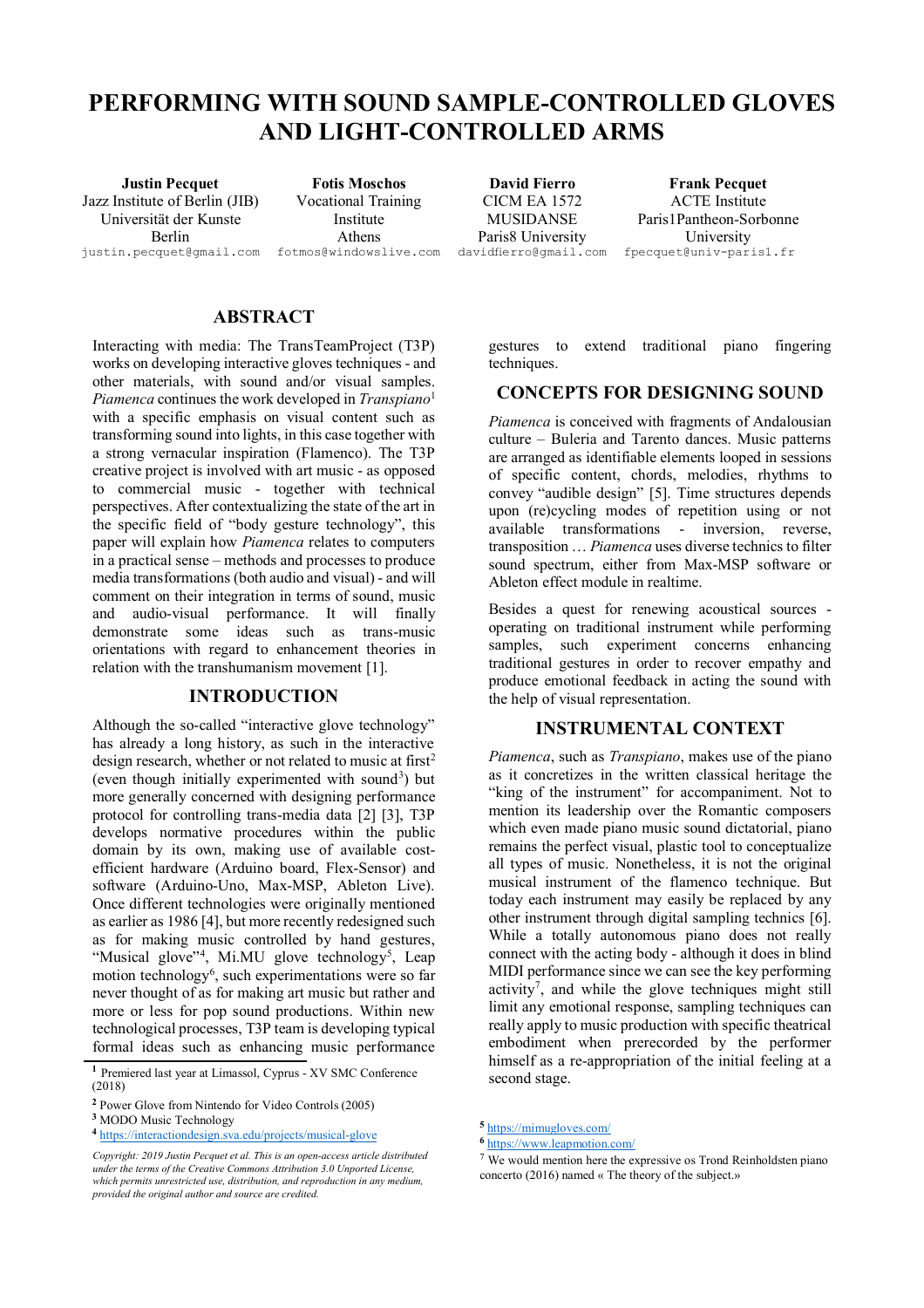#### **WHY** *PIAMENCA* **IS ANOTHER TRANS-PIECE ?**

While *transpiano* was the initiated version of such a starter "chain" of more works to come, as a first experimented fragment for designing different performing technics in art music, including videos, *Piamenca* uses extended conceptual technics with lights. Two basic ideas are proposed in the piece: first to develop sample patterns that structure listening; second, to produce a related visual matter - light, beams and video in relationship with the patterns. The overall form depends upon mixed media with a strong vernacular flamenco identity for the sake of this specific event.

## **TECHNOLOGICAL CONTEXT : SOUND CONTROL**

It logically happens that the basic idea behind the technological part of the T3P project is roughly the same as that of a MIDI keyboard. The performer has ten sensors (one on each finger). The sensors send raw data to the Arduino [7]. Then the Arduino sends the data via Bluetooth to the computer, more precisely to the Max-MSP. Max-MSP recognizes and separates this data from the Arduino (which have a range of 0-1023) and converts them directly to MIDI (range 0-127). A general setting of the performance is shown on fig. 1.



**Figure 1**. Elements for the setting

# **FORMALIZING ELECTRONIC SOUND DATA**

With such an interactive situation one may first resolve the fact that the performer has only ten fingers but might use more parameters to control (over 150 parameters). The following list mentions some of the technical issues to be resolved in such a project, from a sound point of view:

- Trigger the correct samples;
- Control the score:

 $\overline{a}$ 

• Enable/disable different effects;

Control the correct parameters of all effects (some lists more than 50 parameters), etc.

#### **MAPPING: MAXMSP TO ABLETON LIVE**

On a real piano, the performer controls pitches by pressing keys with fingers. In this project pitches (or sounds in extended technics) are sampled<sup>8</sup>. In this environment, fingers do not produce pitches but rather trigger samples and control different effects that would apply to them. Moreover, the performing activity is as follows: first, the performer selects a preset number with a foot controller - each preset already matches one or more samples; second, he triggers them with his thumbs to activate the sound $(s)$  - at the same time, the other eight fingers are associated with the correct effect parameters already designed; third, he performs music with his fingers - instead of controlling pitches, the performer controls and transforms samples according to preconceived order impacting their own structural composition. A detailed score provides information for changes, starting over by selecting a new preset number and so on (Fig. 2).



**Figure 2.** Diagram of the Preset subpatch

#### **PRESETS SOLUTION**

In order to divide the piece into sessions in Ableton Live we used the "master session" command in Ableton with subsequent sessions to be triggered linearly. Each master session would correspond to a unique line in the program, a unique sample, a unique effect and in some cases, pages in the score. So, this particular display allowed to create one preset (or more if needed) for each session. The performer would select the correct preset with a foot controller. Each preset has ten MIDI CC, one for each finger. The MIDI protocol has 16 channels and each channel has 127 MIDI CC, so one may use up to 2032 MIDI CC or 2032 controllable parameters! (Fig. 3).



<sup>&</sup>lt;sup>8</sup> A sample refers here to recorded precomposed sounds to be modified during the performance, never mind they be pitch sequences or "sonorities".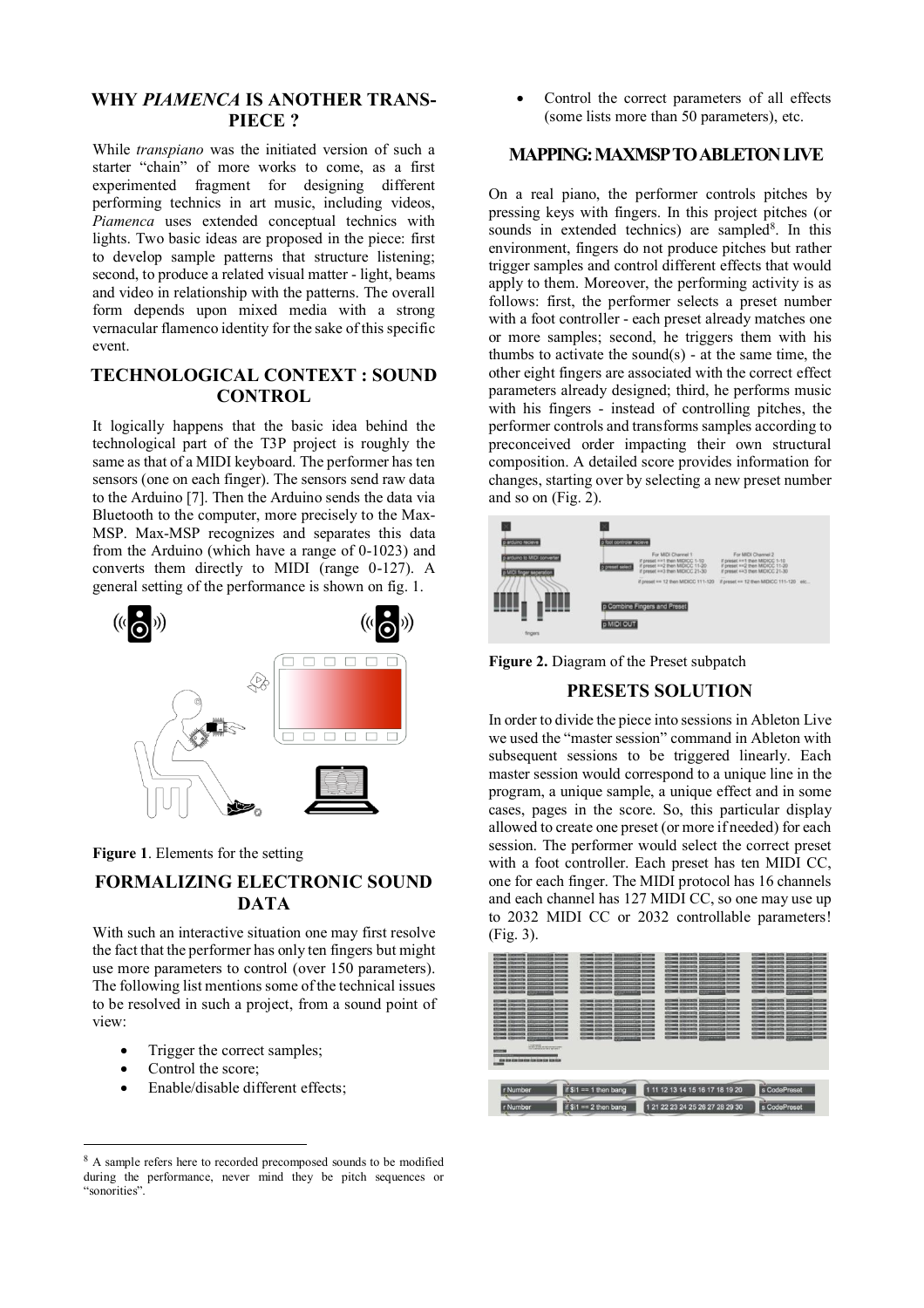

#### **Figure 3**. Preset structure

## **LIMITATION OF MIDI CC**

Although Ableton is perhaps the software with the easiest MIDI mapping system - we would have however some recommendations for improvement -, it is impossible to have two different MIDI CC connected to the same parameter. In other words, it was impossible to connect the same effect, let's say a basic Reverb, with two or even more different samples because each sample has a distinct preset – MIDI CC. This obstacle was resolved somehow in an unorthodox way. Instead of having one effect for all the samples, the same effect was used as many times as needed for the samples. For example, in the case of using three samples with a reverb, the same reverb was used three times. With such a setting it is therefore possible to assign one MIDI CC for each sample and each effect.

#### **IDENTIFYING EFFECT PARAMETERS**

Beyond the number of effect parameters, the performer challenge is also to master their efficiency [8]. To this extent, one needs to change and provide a unique name for each effect, which is also combined with the dedicated score to easily identify sound properties as well as fingering functional settings. Instead of naming the followings "reverb1", "reverb2", "reverb3", better use such codes T2E4S7, T3E1S8, T3E1S9 where T stands for Track, E for Effect and S for Session (Fig. 4)



**Figure 4.** Ableton Live Effects accessible from a single track (T1)

In the above example, the effect T1E1S2 means Track 1, Effect 1 and Session 2. With such a technique the performer knows exactly which effect was related to which sample. At the same time, the same preset enables only the correct effect(s) and selects them so that whenever the performer triggers a sample, he only sees the related effects in Ableton's window.

 $\overline{a}$ 

To resume this section, such a project raised technical obstacles related to the interface design but not with the glove and its shelf, neither with the Arduino board and the connecting system. Composing with such environment brings to the fore weaknesses in the design of predefined software (Ableton's GUI), due to its original conception, in this case processing samples in realtime. Technically, it might be unorthodox to have an exact same effect multiple times (calling for more RAM memory, resulting in lower compiler performance), with all 150 parameters, but it was the only solution available to be able to identify and control them with ten lively fingers!

## **LIGHT CONTROL USING ARM SENSORS**

In order to make a full mediation between different types of media, *Piamenca* also explores the relationship between sound and light, emphasizing performance strategies for the musician, such as mixing light properties with regard to acoustic correspondence controlled by specific body movements<sup>9</sup>. Using light intensities, color spectrum, shadows and interaction between glowing features and objects are part of demonstrating sound matter in this interactive process $10$ .

As colors may change the way one perceives sound [9], we face this issue in three different perspectives:

- Sound analysis
- Musician interaction.
- Music composition.

As sound and light are waves stimulating our senses in distinctive frequency spectra, *Piamenca* explores this relationship using some previous studies on the subject. Amidst several stimulating data found and longtime analyzed is the impressive concordance that "synesthetic people" have in relationship with colors and musical notes [10].

In order to translate sound spectrum into light spectrum we are considering the sound produced by the musician to have the frequencies that compose the sound. By using the Fourier transform we analyze the sound spectrum in real time and use that information as input to the software which controls the lighting system.

While the performance is taking place, the musician is "touching" the music with his fingers - or according to arm gestures - by sending information to the system with absolute position. This project also allows fingers and arm positions to control the way light is projected and how the sound spectrum is transformed into lights and colors. As every performance would depend upon specific objectives due to artistic motivation, there are numerous ways for sound to be converted into light. Each composition requires its own choices. For the *Piamenca* project, we chose a light spectrum close to

<sup>9</sup> To this regard, let's mention the PIGS (Percussive Image Gestural System) prototype from Amy Alexander.

 $10$  Reference to be made here to the seminal work of Waisvisz M from STEIM. <http://www.crackle.org/TheHands.htm>